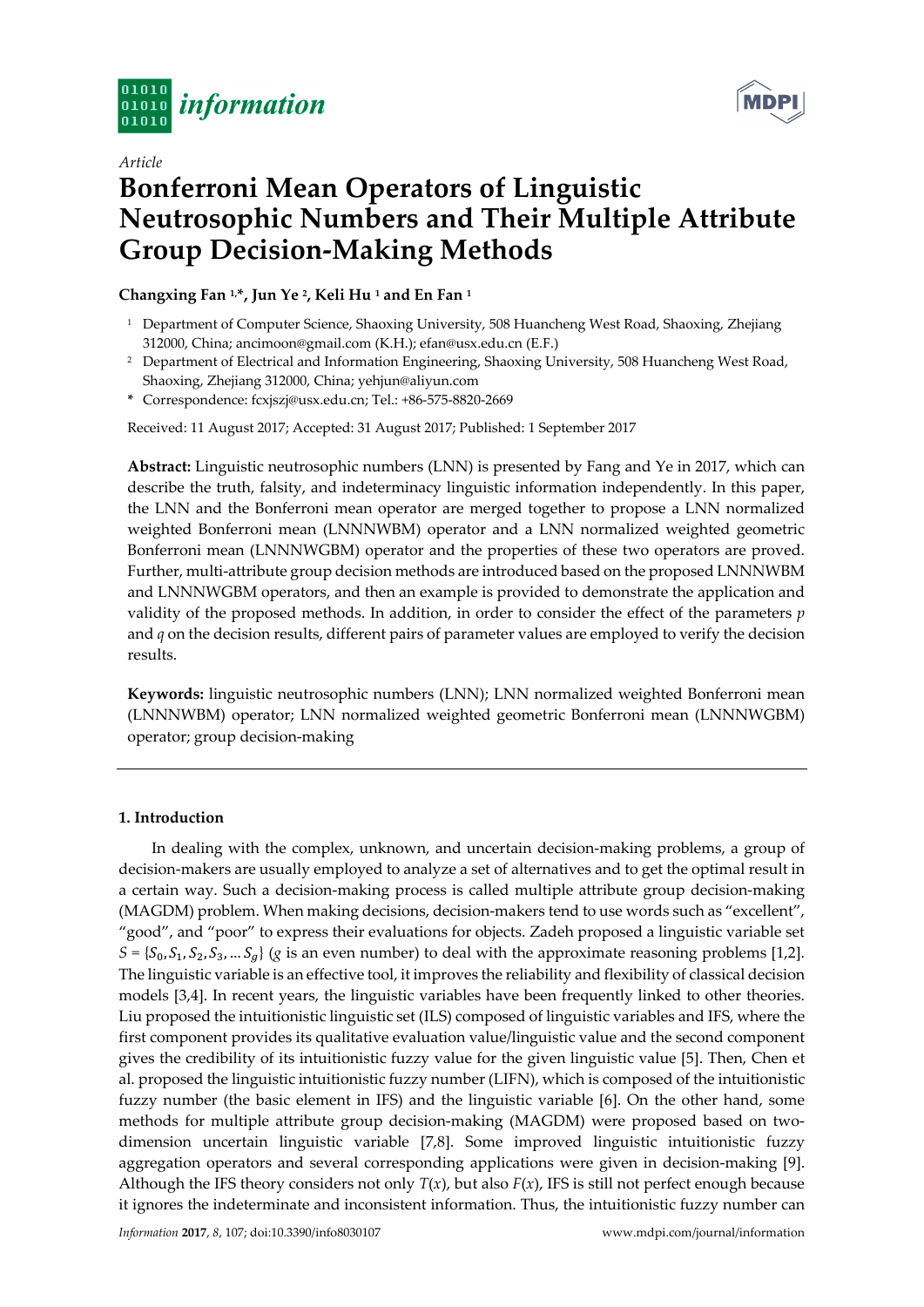only be used for expressing incomplete information, but not for expressing indeterminate and inconsistent information. To make up for the insufficiency of the IFS theory, Smarandache put forward the neutrosophic set (NS) composed of three parts: truth  $T(x)$ , falsity  $F(x)$ , and indeterminacy *I*(*x*) [10,11]. Wang et al. and Smarandache also proposed the concept of a single-valued neutrosophic set (SVNS) satisfying  $T(x)$ ,  $I(x)$ ,  $F(x) \subseteq [0, 1]$ ,  $0 \le T(x) + F(x) + I(x) \le 3$  [10–12]. Ye proposed an extended TOPSIS (technique for order preference by similarity to an ideal Solution) method for MAGDM based on single valued neutrosophic linguistic numbers (SVNLNs), which are basic elements in a singlevalued neutrosophic linguistic set (SVNLS) [13]. Liu and Shi presented some neutrosophic uncertain linguistic number Heronian mean operators and their application to MAGDM [14]. Since the Bonferroni mean (BM) is a useful operator in decision-making [15], it was extended to hesitant fuzzy sets, IFSs, and interval-valued IFSs to propose their some Bonferroni mean operators for decision making [16–20]. Then, Fang and Ye proposed the linguistic neutrosophic numbers (LNN) and their basic operational laws [21]. LNN consists of the truth, indeterminacy, and falsity linguistic degrees, which can be expressed as the form  $a = \langle I_T, I_L, I_F \rangle$ , but the LIFN and SVNLN cannot express such linguistic evaluation value. In [21], Fang and Ye also presented a LNN-weighted arithmetic averaging (LNNWAA) operator and a LNN-weighted geometric averaging (LNNWGA) operator for MAGDM. However, the Bonferroni mean operator is not extended to LNNs so far. Hence, this paper proposes a LNN normalized weighted Bonferroni mean (LNNNWBM) operator, a LNN normalized weighted geometric Bonferroni mean (LNNNWGBM) operator and their MAGDM methods. Compared with the aggregation operators in [14,21], the LNNNWBM and LNNNWGBM operators can calculate the final weights by the relation between attribute values, which can make the information aggregation more objective and reliable.

The rest organizations of this paper are as follows. Section 2 describes some basic concepts of LNN, the basic operational laws of LNNs, and the basic concepts of BM and the normalized weighted BM. Section 3 proposes the LNNNWBM and LNNNWGBM operators and investigates their properties. Section 4 establishes MAGDM methods by using the LNNNWBM operator and LNNNWGBM operator. Section 5 provides an illustrative example with different values of the parameters *p* and *q* to demonstrate the application of the proposed methods. Section 6 gives conclusions.

## **2. Some Concepts of LNNs and BM**

## *2.1. Linguistic Neutrosophic Numbers and Their Operational Laws*

**Definition 1 [21].** *Set L* = { $l_0$ ,  $l_1$ ,  $l_2$ , ...,  $l_g$ } *as a language term set, in which g is an even number and g + 1 is the particle size of L. If a =*  $\langle l_T, l_I, l_F \rangle$  *is defined for*  $l_T, l_I, l_F \in L$  and  $T, I, F \in [0, g]$ , where  $l_T$  expresses the *truth degree,*  $l_i$  *expresses indeterminacy degree, and*  $l_F$  *expresses falsity degree by linguistic terms, then a is called an LNN.*

**Definition 2 [21].** *Set*  $a = \langle l_T, l_I, l_F \rangle$ ,  $a_1 = \langle l_{T_1}, l_{I_1}, l_{F_1} \rangle$ , and  $a_2 = \langle l_{T_2}, l_{I_2}, l_{F_2} \rangle$  as three LNNs in L, the *number*  $\lambda \geq 0$ *, they have the follow operational laws:* 

$$
a_1 \oplus a_2 = \langle l_{T_1}, l_{I_1}, l_{F_1} \rangle \oplus \langle l_{T_2}, l_{I_2}, l_{F_2} \rangle = \langle l_{T_1 + T_2 - \frac{T_1 T_2}{g}}, l_{\frac{I_1 I_2}{g}}, l_{\frac{F_1 F_2}{g}} \rangle; \tag{1}
$$

$$
a_1 \otimes a_2 = \langle l_{T_1}, l_{I_1}, l_{F_1} \rangle \otimes \langle l_{T_2}, l_{I_2}, l_{F_2} \rangle = \langle l_{\frac{T_1 T_2}{g}}, l_{I_1 + I_2 - \frac{I_1 I_2}{g}}, l_{F_1 + F_2 - \frac{F_1 F_2}{g}} \rangle; \tag{2}
$$

$$
\lambda a = \lambda \langle l_T, l_I, l_F \rangle = \langle l_{g-g(1-\frac{T}{g})^{\lambda}}, l_{g(\frac{L}{g})^{\lambda}}, l_{g(\frac{F}{g})^{\lambda}} \rangle; \tag{3}
$$

$$
a^{\lambda} = \langle l_T, l_I, l_F \rangle^{\lambda} = \langle l_{g(\frac{T}{g})^{\lambda}}, l_{g-g(1-\frac{I}{g})^{\lambda}}, l_{g-g(1-\frac{F}{g})^{\lambda}} \rangle. \tag{4}
$$

**Definition 3 [21].** *Set a* =  $\langle l_T, l_l, l_F \rangle$  *as an LNN in L, then the expectation E(a) and the accuracy H(a) can be defined as follows:*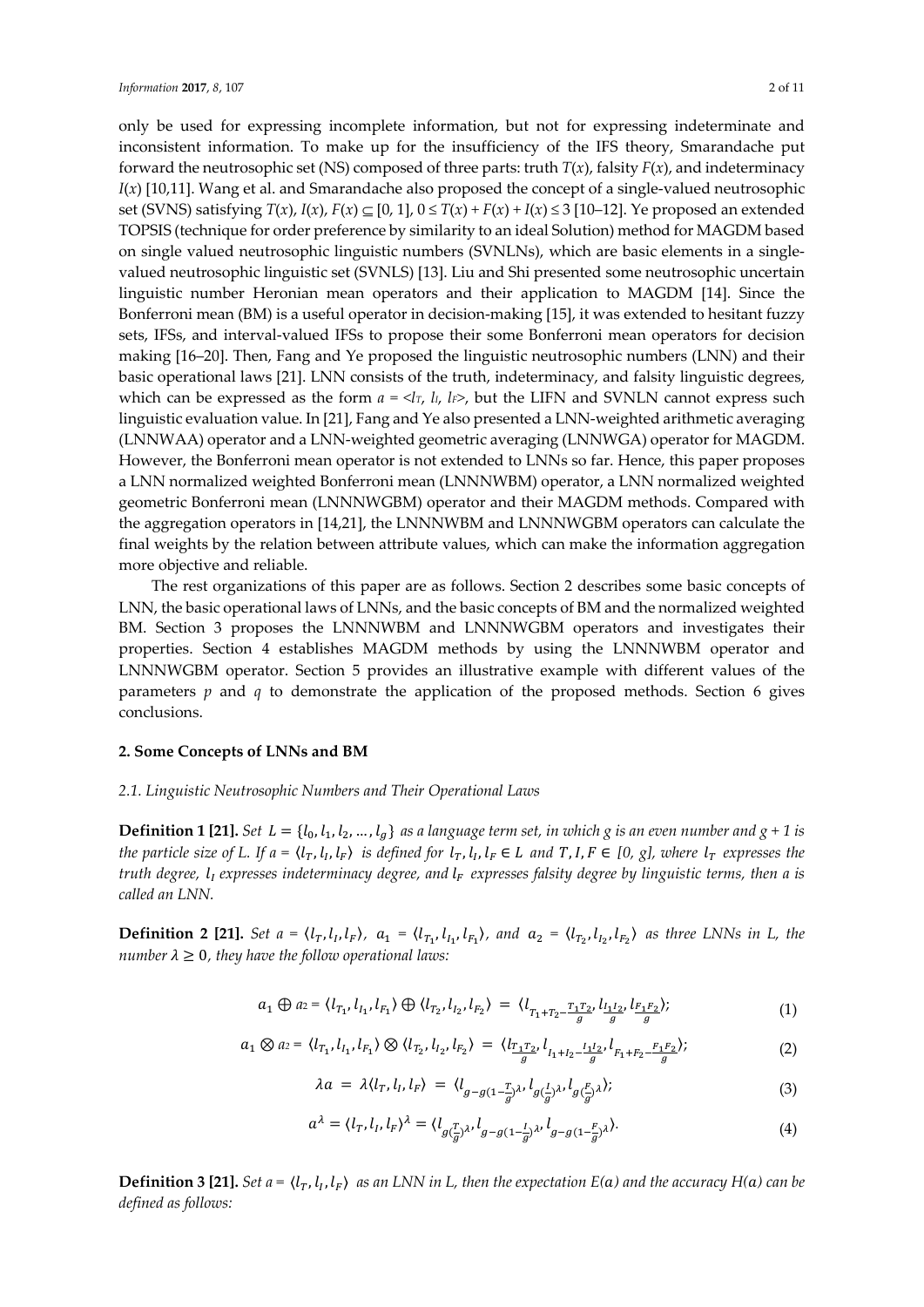$$
E(a) = (2g + T - I - F)/3g
$$
 (5)

$$
H(a) = (T - F)/g \tag{6}
$$

**Definition 4 [21].** *Set*  $a_1 = \langle l_{T_1}, l_{I_1}, l_{F_1} \rangle$  *and*  $a_2 = \langle l_{T_2}, l_{I_2}, l_{F_2} \rangle$  *as two LNNs, then:* 

*If*  $E(a_1) > E(a_2)$ , then  $a_1 > a_2$ ; *If*  $E(a_1) = E(a_2)$  then *If*  $H(a_1) > H(a_2)$ , then  $a_1 > a_2$ ; *If*  $H(a_1) = H(a_2)$ , then  $a_1 \sim a_2$ ; *If*  $H(a_1) < H(a_2)$ , then  $a_1 < a_2$ .

## *2.2. Bonferroni Mean Operators*

**Definition 5 [15].** Let  $(a_1, a_2, ... a_n)$  be a set of non-negative numbers, the function BM: R<sup>n</sup>→R. If p,  $q \ge 0$ *and BM satisfies:*

$$
BM^{p,q} (a_1, a_2, ... a_n) = \left( \frac{1}{n(n-1)} \sum_{\substack{i,j=1 \ i \neq i}}^n a_i^p a_j^q \right)^{\frac{1}{p+q}}
$$
(7)

*then BMp,q is called a BM operator.* 

**Definition 6 [16].** Let  $(a_1, a_2, ... a_n)$  be a set of non-negative numbers, the function NWBM:  $R^n \rightarrow R$ ,  $w_i$  (i = 1,2,...,n) be the relative weight of  $a_i$  (i = 1,2,...,n),  $w_i \in [0,1]$ , and  $\sum_{i=1}^n w_i = 1$ . If p,  $q \ge 0$  and NWBM *satisfies:* 

$$
NWBM^{p,q} (a_1, a_2, ... a_n) = \left( \sum_{\substack{i,j=1 \ i \neq i}}^n \frac{w_i w_j}{1 - w_i} a_i^p a_j^q \right)^{\frac{1}{p+q}}
$$
(8)

*then NWBMp,q is called a normalized weighted BM operator.* 

**Definition 7 [17].** Let  $(a_1, a_2, ... a_n)$  be a set of non-negative numbers, the function GBM: R<sup>n</sup>→R. If p,  $q \ge 0$ *and GBM satisfies:* 

$$
GBM^{p,q}(a_1, a_2, ... a_n) = \left(\frac{1}{n}\sum_{i=1}^{n} a_i^p \left(\prod_{j=1, j\neq i}^{n} a_j^q\right)^{\frac{1}{n-1}}\right)^{\frac{1}{p+q}}
$$
(9)

*then GBMp,q is called a geometric BM operator.* 

**Definition 8 [18–20].** Let  $(a_1, a_2, ... a_n)$  be a set of non-negative numbers, the function NWGBM:  $R^n \rightarrow R$ ,  $w_i$  (*i* = 1,2,...,n) be the relative weight of  $a_i$  (*i* = 1,2,...,n),  $w_i \in [0,1]$ , and  $\sum_{i=1}^{n} w_i = 1$ . If  $p$ ,  $q \ge 0$  and *NWGBM satisfies:* 

NWGBM<sup>p,q</sup> 
$$
(a_1, a_2, ... a_n) = \frac{1}{p+q} \otimes_{i,j=1,j\neq i}^n (pa_i \oplus qq_j)^{\frac{w_i w_j}{1-w_i}}
$$
 (10)

*then NWGBMp,q is called a normalized weighted geometric BM (NWGBM) operator.* 

## **3. Two BM Aggregation Operators of LNNs**

*3.1. Normalized Weighted BM Operators of LNNs* 

**Definition 9.** Set  $a_i = \langle l_{T_i}, l_{I_i}, l_{F_i} \rangle$  ( $i = 1, 2, ..., n$ ) as a collection of LNNs in L, then the LNNNWBM operator *can be defined as follows:* 

$$
LNNNWBM^{p,q}(a_1, a_2, ... a_n) = \left(\sum_{\substack{i,j=1 \ i \neq i}}^n \frac{w_i w_j}{1 - w_i} a_i^p a_j^q\right)^{\frac{1}{p+q}}
$$
(11)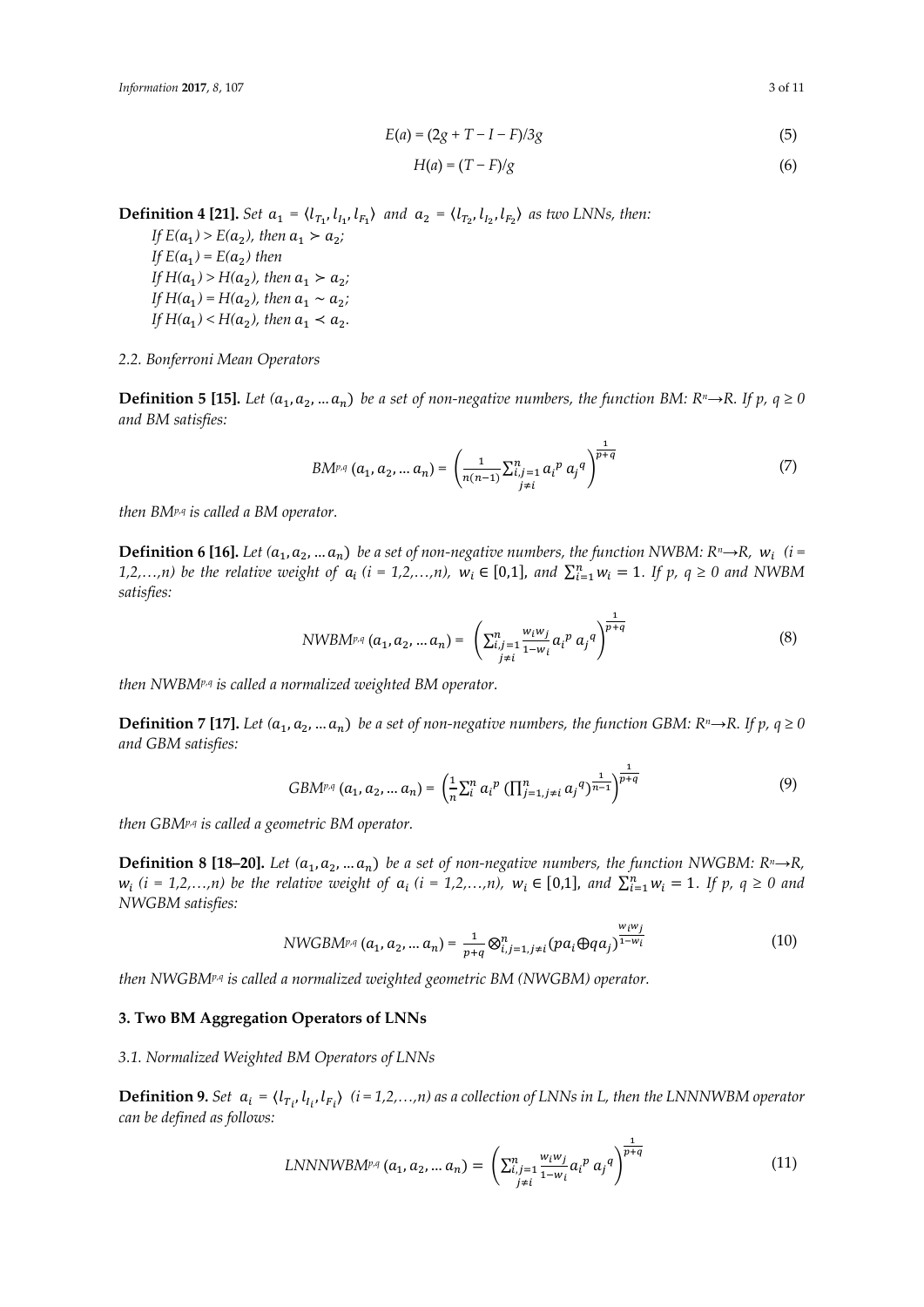where  $w_i$  is the relative weight of  $a_i$ ,  $w_i \in [0, 1]$ , and  $\sum_{i=1}^n w_i = 1$ ,  $w_j$  is the relative weight of  $a_j$ ,  $w_j \in [0, 1]$ , and  $\sum_{j=1}^{n} w_j = 1$ .

According to Definitions 2 and 9, we can get the following theorem:

**Theorem 1.** Set  $a_i = \langle l_{T_i}, l_{I_i}, l_{F_i} \rangle$  (*i* = 1,2,...,n) as a collection of LNNs in L, then by the Equation (11), the *aggregation result obtained is still an LNN, and we can get the following aggregation formula:*  భ

$$
LNNNWBM^{p,q}(a_1, a_2, ... a_n) = \left(\sum_{\substack{i,j=1 \ i \neq i}}^n \frac{w_i w_j}{1 - w_i} a_i^p a_j^q\right)^{\frac{1}{p+q}} =
$$
\n
$$
\langle l \atop g\left(1 - \prod_{\substack{i=1 \ i \neq i}}^n \prod_{\substack{j=1 \ j \neq i}}^n \frac{w_i w_j}{1 - w_i}\right)^{\frac{1}{p+q}} l \right) g - g\left(1 - \prod_{\substack{i=1 \ i \neq i}}^n \prod_{\substack{j=1 \ j \neq i}}^n \left(1 - \left(1 - \frac{l_i}{g}\right)^p \left(1 - \frac{l_j}{g}\right)^q\right)^{\frac{1}{1 - w_i}}\right)^{\frac{1}{p+q}} g - g\left(1 - \prod_{\substack{i=1 \ j \neq i}}^n \prod_{\substack{j=1 \ j \neq i}}^n \left(1 - \left(1 - \frac{F_i}{g}\right)^p \left(1 - \frac{F_j}{g}\right)^q\right)^{\frac{1}{1 - w_i}}\right)^{\frac{1}{p+q}}\right) \tag{12}
$$

where  $w_i$  is the relative weight of  $a_i$ ,  $w_i \in [0, 1]$ , and  $\sum_{i=1}^n w_i = 1$ ,  $w_j$  is the relative weight of  $a_j$ ,  $w_j \in [0, 1]$ , and  $\sum_{j=1}^{n} w_j = 1$ .

# **Proof 1:**

(1) 
$$
a_i^p = (l_{g(\frac{T_i}{g})p}, l_{g-g(1-\frac{L_i}{g})p}, l_{g-g(1-\frac{L_i}{g})p})
$$
  
\n(2)  $a_j^q = (l_{g(\frac{T_i}{g})q}, l_{g-g(1-\frac{L_i}{g})q}, l_{g-g(1-\frac{L_i}{g})q})$   
\n(3)  $a_i^p \otimes a_j^q =$   
\n
$$
\frac{(l_{g(\frac{T_i}{g})p, g(\frac{T_i}{g})q}, l_{g-g(1-\frac{L_i}{g})p}, l_{g-g(1-\frac{L_i}{g})p})}{q - g(1-\frac{L_i}{g})^p (1-\frac{L_i}{g})^q (1-\frac{L_i}{g})^q (1-\frac{L_i}{g})^q (1-\frac{L_i}{g})^q (1-\frac{L_i}{g})^q (1-\frac{L_i}{g})^q (1-\frac{L_i}{g})^q (1-\frac{L_i}{g})^q (1-\frac{L_i}{g})^q (1-\frac{L_i}{g})^q (1-\frac{L_i}{g})^q (1-\frac{L_i}{g})^q (1-\frac{L_i}{g})^q (1-\frac{L_i}{g})^q (1-\frac{L_i}{g})^q (1-\frac{L_i}{g})^q (1-\frac{L_i}{g})^q (1-\frac{L_i}{g})^q (1-\frac{L_i}{g})^q (1-\frac{L_i}{g})^q (1-\frac{L_i}{g})^q (1-\frac{L_i}{g})^q (1-\frac{L_i}{g})^q (1-\frac{L_i}{g})^q (1-\frac{L_i}{g})^q (1-\frac{L_i}{g})^q (1-\frac{L_i}{g})^q (1-\frac{L_i}{g})^q (1-\frac{L_i}{g})^q (1-\frac{L_i}{g})^q (1-\frac{L_i}{g})^q (1-\frac{L_i}{g})^q (1-\frac{L_i}{g})^q (1-\frac{L_i}{g})^q (1-\frac{L_i}{g})^q (1-\frac{L_i}{g})^q (1-\frac{L_i}{g})^q (1-\frac{L_i}{g})^q (1-\frac{L_i}{g})^q (1-\frac{L_i}{g})^q (1-\frac{L_i}{g})^q (1-\frac{L_i}{g})^q (1-\frac{L_i}{g})^q (1-\frac{L_i}{g})^q (1-\frac{L_i}{g})^q (1
$$

The proof of Theorem 1 is completed. □

**Theorem 2.** *(Idempotency). Set*  $a_i = \langle l_{T_i}, l_{I_i}, l_{F_i} \rangle$  *(i = 1,2,...,n)* as a collection of LNNs in L, if  $a_i = a$ , then *LNNNWBM<sup>p,q</sup>*  $(a_1, a_2, ..., a_n) =$ *LNNNWBM<sup>p,q</sup>*  $(a, a ... a) = a$ .

**Proof 2:** 

 $\langle l$ 

Since  $a_i = a$ , i.e.,  $T_i = T$ ;  $I_i = I$ ;  $F_i = F$  for  $i = 1, 2, ..., n$ , there are the following result: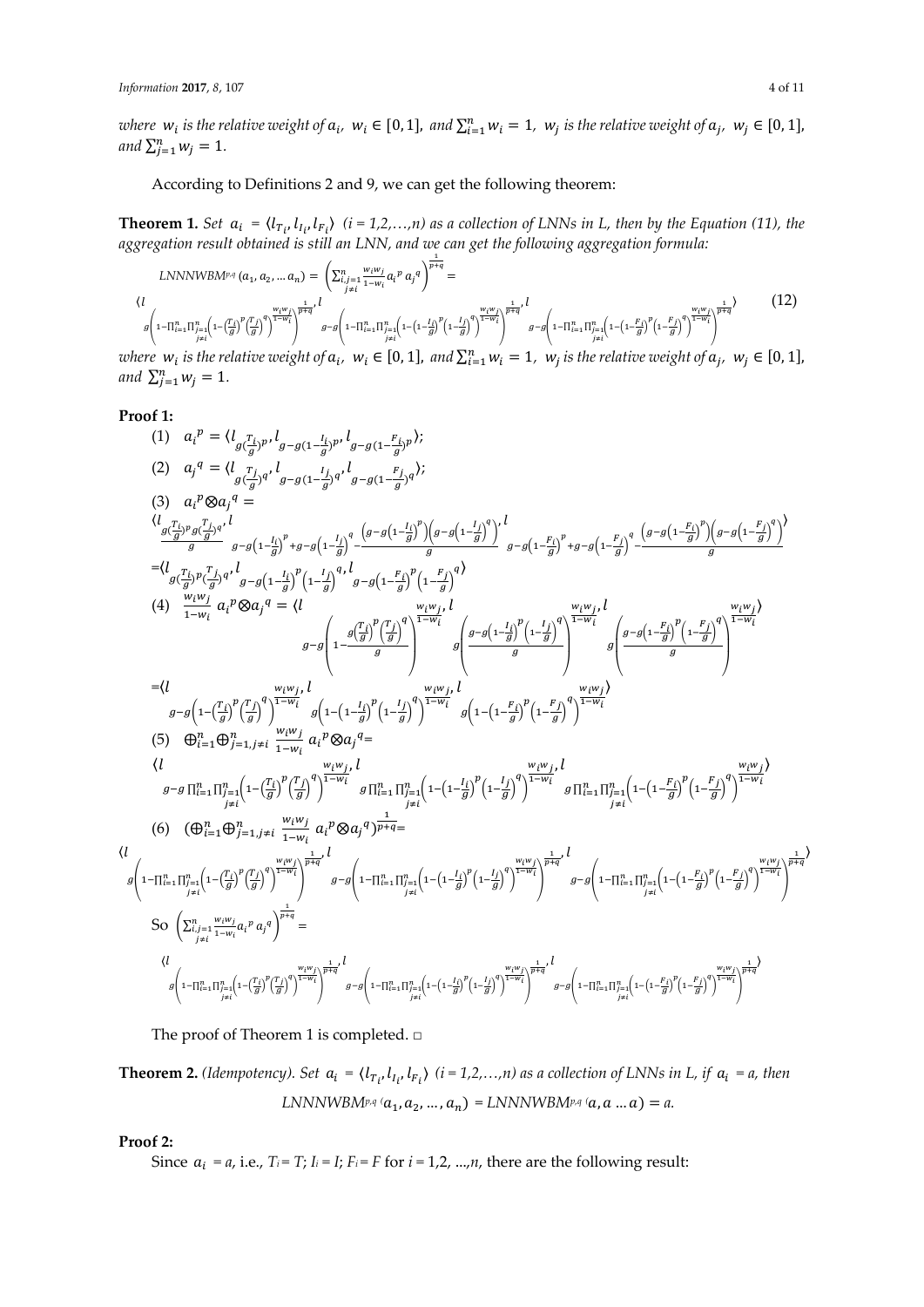$$
LNNNWBM^{p,q}(a_1, a_2, ... a_n) = LNNNWBM^{p,q}(a, a ... a) = \left(\sum_{i,j=1}^{n} \frac{w_i w_j}{1 - w_i} a^p a^q \right)^{\frac{1}{p+q}}
$$
\n
$$
= \frac{\left(\frac{1}{1 - \left(1 - \left(\frac{T}{g}\right)^p \left(\frac{T}{g}\right)^q\right)^{\frac{1}{p+q}}\right)^{\frac{1}{p+q}}}{\left(\frac{1}{1 - \left(1 - \left(\frac{T}{g}\right)^p \left(\frac{T}{g}\right)^q\right)^{\frac{1}{p+q}}}{\frac{1}{1 - w_i}}\right)^{\frac{1}{p+q}}}
$$
\n
$$
= \frac{\left(\frac{1}{1 - \left(1 - \left(\frac{T}{g}\right)^p \left(\frac{T}{g}\right)^q\right)^{\frac{1}{p+q}}\right)^{\frac{1}{p+q}}}{\left(\frac{1}{1 - \left(1 - \left(\frac{T}{g}\right)^p \left(\frac{T}{g}\right)^q\right)^{\frac{1}{p+q}}}{\frac{1}{1 - w_i}}\right)^{\frac{1}{p+q}}}
$$
\n
$$
= \left(\frac{1}{1 - \left(1 - \left(\frac{T}{g}\right)^{p+q}\right)\right)^{\frac{1}{p+q}}}, \frac{1}{1 - \left(1 - \left(1 - \frac{T}{g}\right)^p \left(\frac{T}{g}\right)^{q+q}\right)^{\frac{1}{p+q}}}
$$
\n
$$
= \left(\frac{1}{1 - \left(1 - \left(\frac{T}{g}\right)^{p+q}\right)\right)^{\frac{1}{p+q}}}, \frac{1}{1 - \left(1 - \left(1 - \frac{T}{g}\right)^{p+q}\right)^{\frac{1}{p+q}}}
$$
\n
$$
= \left(\frac{1}{1 - \left(1 - \left(\frac{T}{g}\right)^{p+q}\right)\right)^{\frac{1}{p+q}}}, \frac{1}{1 - \left(1 - \left(1 - \frac{T}{g}\right)^{p+q}\right)^{\frac{1}{p+q}}}
$$
\n
$$
= \left(\frac{1}{1 - \left(1 - \left(\frac{T}{g}\right)^p\right)^{p+q}}\right)^{\frac{1}{p+q}}.
$$

The proof of Theorem 2 is completed. □

**Theorem 3.** *(Monotonicity). Set*  $a_i = \langle l_{T_i}, l_{I_i}, l_{F_i} \rangle$  and  $b_i = \langle l_{T_i'}, l_{I_i'}, l_{F_i'} \rangle$   $(i = 1, 2, ..., n)$  as two collections of  $LNNs$  *in*  $L,$  *if*  $T_i \leq T'_i, I_i \geq I'_i,$  and  $F_i \geq F'_i$  then  $LNNNWBM^{p,q}(a_1, a_2, ... a_n) \leq$  $LNNNWBM^{p,q} (b_1, b_2, ... b_n).$ 

# **Proof 3:**

Since  $T_i \leq T_i'$ ,  $I_i \geq I_i'$  and  $F_i \geq F_i'$ , we can easy obtain:

$$
1 - \left(\frac{r_i}{g}\right)^p \left(\frac{r_j}{g}\right)^q \ge 1 - \left(\frac{r_i}{g}\right)^p \left(\frac{r_j}{g}\right)^q,
$$
  

$$
1 - \prod_{\substack{i=1 \\ j \neq i}}^n \prod_{\substack{j=1 \\ j \neq i}}^n \left(1 - \left(\frac{r_i}{g}\right)^p \left(\frac{r_j}{g}\right)^q\right)^{\frac{w_i w_j}{1 - w_i}} \le 1 - \prod_{\substack{i=1 \\ j \neq i}}^n \prod_{\substack{j=1 \\ j \neq i}}^n \left(1 - \left(\frac{r_i}{g}\right)^p \left(\frac{r_j}{g}\right)^q\right)^{\frac{w_i w_j}{1 - w_i}}
$$
  

$$
g\left(1 - \prod_{i=1}^n \prod_{\substack{j=1 \\ j \neq i}}^n \left(1 - \left(\frac{r_i}{g}\right)^p \left(\frac{r_j}{g}\right)^q\right)^{\frac{w_i w_j}{1 - w_i}}\right)^{\frac{1}{p + q}} \le g\left(1 - \prod_{i=1}^n \prod_{\substack{j=1 \\ j \neq i}}^n \left(1 - \left(\frac{r_i}{g}\right)^p \left(\frac{r_j}{g}\right)^q\right)^{\frac{w_i w_j}{1 - w_i}}\right)^{\frac{1}{p + q}}.
$$

Similarly

$$
\left(1 - \frac{l_i}{g}\right)^p \left(1 - \frac{l_j}{g}\right)^q \leq \left(1 - \frac{l_i'}{g}\right)^p \left(1 - \frac{l_j'}{g}\right)^q,
$$
\n
$$
1 - \prod_{i=1}^n \prod_{j=1}^n \left(1 - \left(1 - \frac{l_i}{g}\right)^p \left(1 - \frac{l_j}{g}\right)^q\right)^{\frac{W_i W_j}{1 - W_i}} \leq 1 - \prod_{i=1}^n \prod_{j=1}^n \left(1 - \left(1 - \frac{l_i'}{g}\right)^p \left(1 - \frac{l_j'}{g}\right)^q\right)^{\frac{W_i W_j}{1 - W_i}},
$$
\n
$$
g - g \left(1 - \prod_{i=1}^n \prod_{j=1}^n \left(1 - \left(1 - \frac{l_i}{g}\right)^p \left(1 - \frac{l_j}{g}\right)^q\right)^{\frac{W_i W_j}{1 - W_i}}\right)^{\frac{1}{p + q}}
$$
\n
$$
\geq g - g \left(1 - \prod_{i=1}^n \prod_{j=1}^n \left(1 - \left(1 - \frac{l_i'}{g}\right)^p \left(1 - \frac{l_j'}{g}\right)^q\right)^{\frac{W_i W_j}{1 - W_i}}\right)^{\frac{1}{p + q}}
$$
\n
$$
\geq g - g \left(1 - \prod_{i=1}^n \prod_{j=1}^n \left(1 - \left(1 - \frac{l_i'}{g}\right)^p \left(1 - \frac{l_j'}{g}\right)^q\right)^{\frac{W_i W_j}{1 - W_i}}\right)^{\frac{1}{p + q}}
$$

and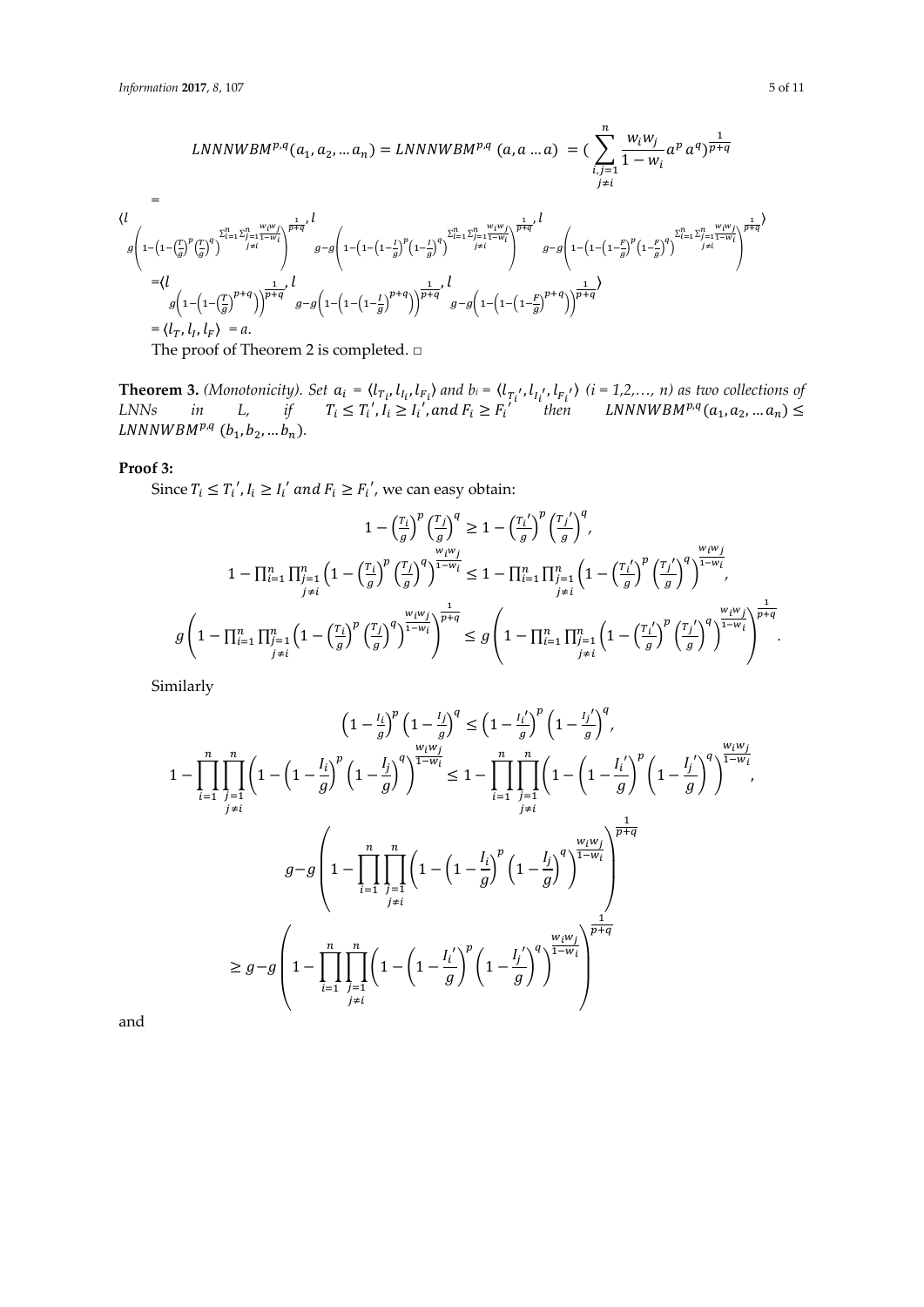$$
g-g\left(1-\prod_{i=1}^n\prod_{\substack{j=1 \ j\neq i}}^n\left(1-\left(1-\frac{F_i}{g}\right)^p\left(1-\frac{F_j}{g}\right)^q\right)^{\frac{w_iw_j}{1-w_i}}\right)^{\frac{1}{p+q}}
$$

$$
\geq g-g\left(1-\prod_{i=1}^n\prod_{\substack{j=1 \ j\neq i}}^n\left(1-\left(1-\frac{F_i'}{g}\right)^p\left(1-\frac{F_j'}{g}\right)^q\right)^{\frac{w_iw_j}{1-w_i}}\right)^{\frac{1}{p+q}}
$$

So, LNNNWBM<sup>p,q</sup>( $a_1, a_2, ... a_n$ )  $\leq$  LNNNWBM<sup>p,q</sup> ( $b_1, b_2, ... b_n$ ) is true according to Theorem 3. Therefore, the proof of Theorem 3 is completed. □

**Theorem 4.** *(Boundedness). Set*  $a_i = \langle l_{T_i}, l_{I_i}, l_{F_i} \rangle$  *(i = 1,2,...,n)* as a collections of LNNs in L, let  $a^ \langle min(l_{\tau_i}), max(l_{\tau_i}), max(l_{\tau_i}) \rangle$  and  $a^+ = \langle max(l_{\tau_i}), min(l_{\tau_i}), min(l_{\tau_i}) \rangle$ , then:

$$
a^- \leq LNNNWBM^{p,q}(a_1, a_2, \dots a_n) \leq a^+
$$

#### **Proof 4:**

According Theorem 2, we can obtain:  $a^- = LNNNWB^{p,q}(a^-, a^-, a^-),$  and  $a^+ = LNNNWB^{p,q}(a^+, a^+, a^+),$ According Theorem3, we can obtain:  $LNNNWBM^{p,q}$   $(a^-, a^-, a^+) \leq LNNNWBM^{p,q}(a_1, a_2, ... a_n) \leq LNNNWBM^{p,q}(a^+, a^+, a^+... a^+).$ Then  $a^- \leq LNNNWB M^{p,q}(a_1, a_2, ... a_n) \leq a^+$ . The proof of Theorem 4 is completed. □

*3.2. Normalized Weighted Geometric BM Operators of LNNs* 

**Definition 10.** Set  $a_i = \langle l_{T_i}, l_{I_i}, l_{F_i} \rangle$  (i = 1,2,...,n) as a collection of LNNs in L, then the LNNNWGBM *operator can be defined as follows:* 

$$
LNNNWGBM^{p,q}(a_1, a_2, ... a_n) = \frac{1}{p+q} \otimes_{i=1}^n \otimes_{j=1, j \neq i}^n (pa_i \oplus qq_j)^{\frac{w_i w_j}{1-w_i}}
$$
(13)

where  $w_i$  is the relative weight of  $a_i$ ,  $w_i \in [0,1]$ , and  $\sum_{i=1}^n w_i = 1$ ,  $w_j$  is the relative weighted of  $a_j$ ,  $w_j \in$ [0,1], and  $\sum_{j=1}^{n} w_j = 1$ .

According to Definitions 2 and 10, we can get the following theorem:

**Theorem 5.** Set  $a_i = \langle l_{T_i}, l_{I_i}, l_{F_i} \rangle$  (i = 1,2,...,n) as a collection of LNNs in L, then by the Equation (13) the *aggregation result obtained is still an LNN, and we can get the following aggregation formula:* 

$$
LNNNWGBM^{p,q}(a_1, a_2, ... a_n) = \frac{1}{p+q} \otimes_{i=1}^n \otimes_{j=1, j \neq i}^n (pa_i \oplus qa_j)^{\frac{w_i^w_j}{1-w_i}} =
$$
\n
$$
\langle l \otimes_{g=g} \left( 1 - \prod_{i=1}^n \prod_{j=1}^n \left( 1 - \left( 1 - \frac{T_i}{g} \right)^p \left( 1 - \frac{T_j}{g} \right)^q \right)^{\frac{w_i^w_j}{1-w_i}} \right)^{\frac{w_i^w_j}{p+q}} g \left( 1 - \prod_{i=1}^n \prod_{j=1}^n \left( 1 - \left( \frac{I_i}{g} \right)^p \left( \frac{I_j}{g} \right)^q \right)^{\frac{w_i^w_j}{1-w_i}} \right)^{\frac{w_i^w_j}{p+q}} g \left( 1 - \prod_{i=1}^n \prod_{j=1}^n \left( 1 - \left( \frac{F_i}{g} \right)^p \left( \frac{F_j}{g} \right)^q \right)^{\frac{w_i^w_j}{1-w_i}} \right)^{\frac{w_i^w_j}{p+q}} \right)
$$
\n
$$
= \sum_{j=1}^n \left( 1 - \frac{1}{n} \sum_{j=1}^n \left( 1 - \left( \frac{F_i}{g} \right)^p \left( \frac{F_j}{g} \right)^q \right)^{\frac{w_i^w_j}{1-w_i}} \right)^{\frac{w_i^w_j}{1-w_i}} \right)
$$
\n
$$
= \sum_{j=1}^n \left( 1 - \frac{1}{n} \sum_{j=1}^n \left( 1 - \left( \frac{F_i}{g} \right)^p \left( \frac{F_j}{g} \right)^q \right)^{\frac{w_i^w_j}{1-w_i}} \right)^{\frac{w_i^w_j}{1-w_i}} \right)
$$
\n
$$
(1 - \frac{1}{n} \sum_{j=1}^n \left( 1 - \frac{1}{n} \sum_{j=1}^n \left( 1 - \left( \frac{F_i}{g} \right)^p \left( \frac{F_j}{g} \right)^q \right)^{\frac{w_i^w_j}{1-w_i}} \right)^{\frac{w_i^w_j}{1-w_i}} \right)
$$
\n
$$
(1 - \frac{1}{n} \sum_{j=1}^n \left(
$$

where  $w_i$  is the relative weight of  $a_i$ ,  $w_i \in [0,1]$ , and  $\sum_{i=1}^n w_i = 1$ ,  $w_j$  is the relative weighted of  $a_j$ ,  $w_j \in$ [0,1], and  $\sum_{j=1}^{n} w_j = 1$ .

The proof of Theorem 5 is similar to that of Theorem 1, so we do not repeat it again.

**Theorem 6.** *(Idempotency). Set*  $a_i = \langle l_{T_i}, l_{I_i}, l_{F_i} \rangle$  *(i* = 1,2,...,n) as a collection of LNNs in L, if  $a_i = a$ , then *LNNNWGBMp,q*  $(a_1, a_2, ... a_n) =$  *LNNNWGBMp,q*  $(a, a ... a) = a$ 

The proof of Theorem 6 is similar to that of Theorem 2, so we don't repeat it again.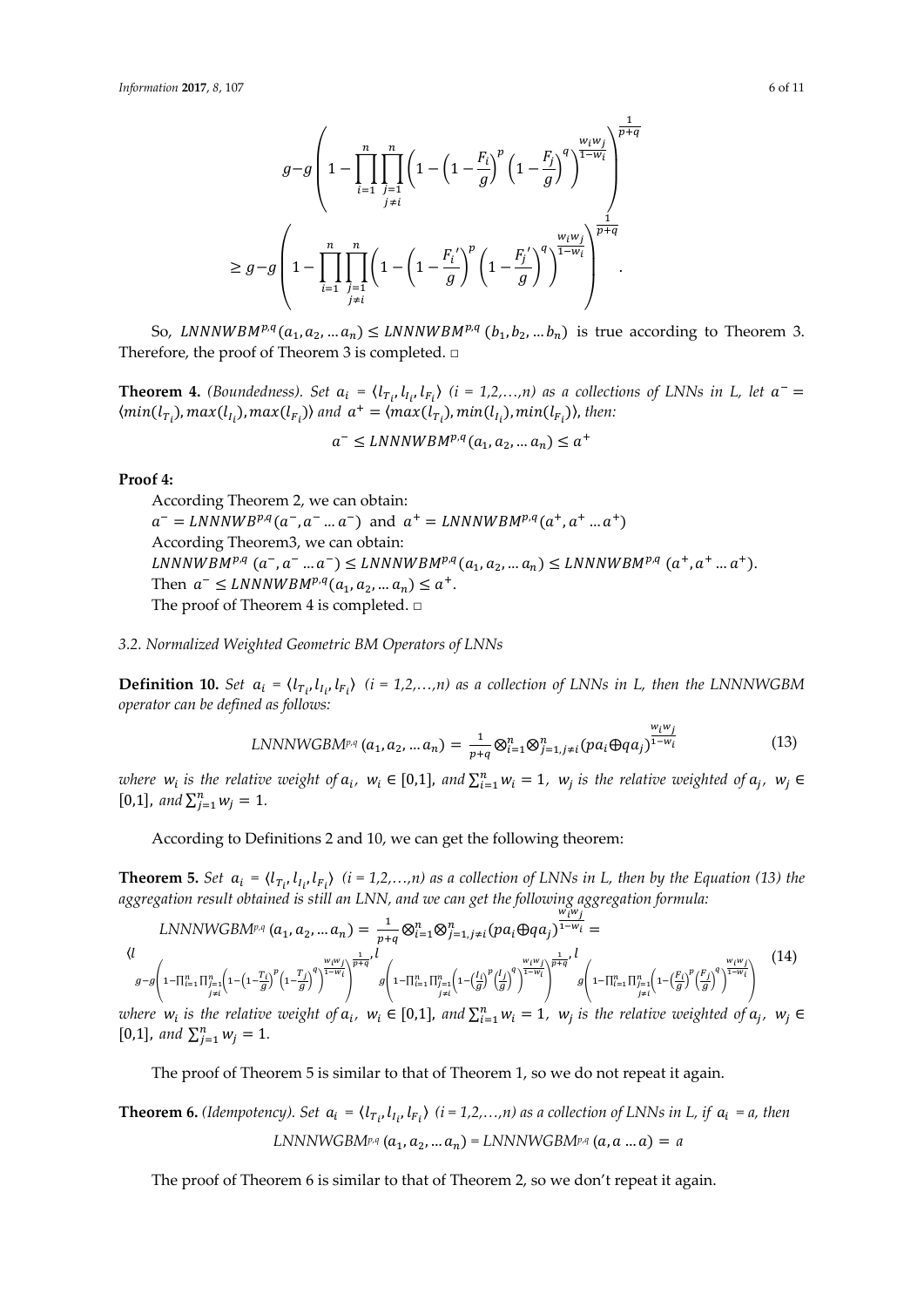**Theorem 7.** (Monotonicity). Set  $a_i = \langle l_{T_i}, l_{I_i}, l_{F_i} \rangle$  and  $b_i = \langle l_{T_i'}, l_{I_i'}, l_{F_i'} \rangle$  ( $i = 1, 2, ..., n$ ) as two collections of *LNNs in L, if*  $T_i \leq T'_i$ ,  $I_i \geq I'_i$  and  $F_i \geq F'_i$  then:

 $LNNNWGBM^{p,q}(a_1,a_2,...a_n) \leq LNNNWGBM^{p,q}(b_1,b_2,...b_n)$ 

The proof of Theorem 7 is similar to that of Theorem 3, so we do not repeat it again.

**Theorem 8.** *(Boundedness). Set*  $a_i = \langle l_{T_i}, l_{I_i}, l_{F_i} \rangle$  *(i = 1,2,...,n)* as a collections of LNNs in L, let  $a^ \langle min(l_{T_i}), max(l_{I_i}), max(l_{F_i}) \rangle$  and  $a^+ = \langle max(l_{T_i}), min(l_{I_i}), min(l_{F_i}) \rangle$ , then:

 $a^- \leq LNNNWGBM^{p,q}(a_1, a_2, ... a_n) \leq a^+$ 

The proof of Theorem 8 is similar to that of Theorem 4, so we do not repeat it again.

## **4. MAGDM Methods Based on the LNNNWBM or LNNNWGBM Operator**

In this section, we will use the LNNNWBM or LNNNWGBM operator to deal with the MAGDM problems with LNN information.

In a MAGDM problem, there is a set of several alternatives  $A = \{A_1, A_2, ..., A_m\}$  with a set of some attributes  $C = \{C_1, C_2, ..., C_n\}$ . Then,  $\lambda = (\lambda_1, \lambda_2, ..., \lambda_n)^T$  with  $\lambda_i \geq 0$  and  $\sum_{i=1}^n \lambda_i = 1$  are the weights of  $C_i$ ( $i = 1, 2, ..., n$ ). Now, there is a set of  $t$  experts  $E = \{E_1, E_2, ..., E_t\}$  to evaluate the MAGDM problem. Assume that  $w = (w_1, w_2, ..., w_t)^T$  with  $w_j \ge 0$  and  $\sum_{j=1}^t w_j = 1$  is the vector of the weights for  $E_y(y = 1,2,..., t)$  and  $L = \{l_1, l_2,..., l_g\}$  is the given linguistic term set. The assessed value of the expert  $E_y$  for  $A_i$  with attribute  $C_j$  is  $a_{ij}^{(y)} = \langle l_{T_{ij}}^y, l_{T_{ij}}^y \rangle \in A(y = 1, 2, ..., t; i = 1, 2, ..., m; j = 1, 2, ..., m)$ 1,2, ..., *n*),  $l_{T_{ij}}^y$ ,  $l_{i_{ij}}^y$ ,  $l_{F_{ij}}^y \in L$ . Then, we can get the neutrosophic linguistic decision evaluation matrix  $R^y$ , which is shown in Table 1.

**Table 1.** The neutrosophic linguistic decision matrix  $R^y$  of the expert  $E_y$ .

|          |                                                            | $\cdots$ |                                                                  |
|----------|------------------------------------------------------------|----------|------------------------------------------------------------------|
|          | $(l_{T_{i}}^y, l_{L_i}^y, l_F^y)$                          | $\cdots$ | $\langle l_{T_{1n}}^{y}, l_{l_{1n}}^{y}, l_{F_{1n}}^{y} \rangle$ |
| H2       | $\langle l_{T_{21}}^y, l_{I_{21}}^y, l_{F_{21}}^y \rangle$ | $\cdots$ | $\langle l^{y}_{T_{2n}}, l^{y}_{l_{2n}}, l^{y}_{F_{2n}} \rangle$ |
| $\cdots$ | $\cdots$                                                   | $\cdots$ | $\cdots$                                                         |
|          | $(l^y_{\tau}, l^y_{\tau}, l^y_{\tau})$                     | $\cdots$ | $\langle l^y_{\tau} , l^y_{\tau} , l^y_{\tau} \rangle$           |

Then, based on the *LNNNWBM* or *LNNNWGBM* operator, we propose two decision-making methods, which are described as the following decision steps:

Step 1: According to the weight vector  $w = (w_1, w_2, ..., w_t)^T$  of experts and the *LNNNWBM* operator, we can obtain the integrated matrix  $R = (a_{ij})_{m \times n}$ , where the collective LNN  $a_{ij}$  can be obtained by the following formula:

$$
a_{ij} = LNNNWBM(a_{ij}^1, a_{ij}^2, ..., a_{ij}^t) = \left(\sum_{\substack{i,j=1 \ j \neq i}}^t \frac{w_i w_j}{1 - w_i} a_i^p a_j^q\right)^{\frac{1}{p+q}}
$$
\n
$$
= \langle l \left(1 - \prod_{i=1}^t \prod_{\substack{j=1 \ j \neq i}}^t \left(1 - \left(\frac{T_i}{g}\right)^p \left(\frac{T_j}{g}\right)^q\right)^{\frac{1}{p+q}}, \int_{g-g}^u \left(1 - \prod_{i=1}^t \prod_{\substack{j=1 \ j \neq i}}^t \left(1 - \left(1 - \frac{I_i}{g}\right)^p \left(1 - \frac{I_j}{g}\right)^q\right)^{\frac{1}{1 - w_i}}\right)^{\frac{1}{p+q}}, \int_{g-g}^u \left(1 - \prod_{j=1}^t \prod_{\substack{j=1 \ j \neq i}}^t \left(1 - \left(1 - \frac{F_i}{g}\right)^p \left(1 - \frac{F_j}{g}\right)^q\right)^{\frac{1}{1 - w_i}}\right)^{\frac{1}{p+q}}\right) \tag{15}
$$

Step 2: According to the weight vector  $\lambda = (\lambda_1, \lambda_2, ..., \lambda_n)^T$  of attributes and the *LNNNWBM* operator or the *LNNNWGBM* operator, we can obtain the total collective LNN  $a_i$  for  $A_i$  ( $i =$  $1, 2, ..., m$ ).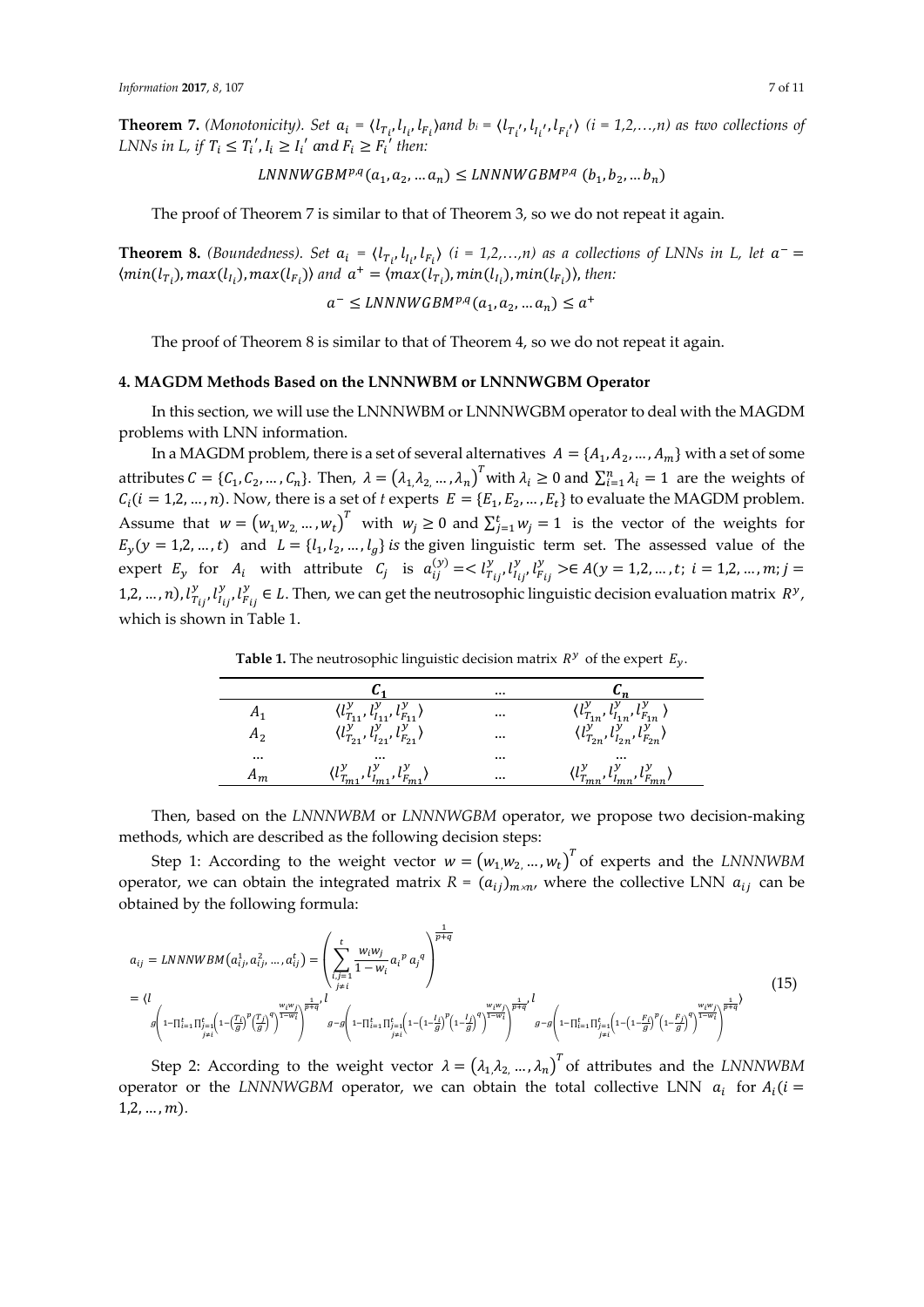$$
a_{i} = LNNNWBM(a_{i1}, a_{i2}, ..., a_{in}) = \left(\sum_{\substack{i,j=1 \ j \neq i}}^{n} \frac{w_{i}w_{j}}{1 - w_{i}} a_{i}^{p} a_{j}^{q}\right)^{\frac{p+q}{p+q}}
$$
\n
$$
= \langle l \rangle
$$
\n
$$
g\left(1 - \prod_{i=1}^{n} \prod_{\substack{j=1 \ j \neq i}}^{n} \left(1 - \left(\frac{T_{i}}{g}\right)^{p} \left(\frac{T_{j}}{g}\right)^{q}\right)^{\frac{1}{1 - w_{i}}}}\right)^{\frac{p}{p+q}}, g - g\left(1 - \prod_{i=1}^{n} \prod_{\substack{j=1 \ j \neq i}}^{n} \left(1 - \left(1 - \frac{I_{j}}{g}\right)^{p} \left(1 - \frac{I_{j}}{g}\right)^{q}\right)^{\frac{1}{1 - w_{i}}}}\right)^{\frac{w_{i}w_{j}}{p+q}}, g - g\left(1 - \prod_{i=1}^{n} \prod_{\substack{j=1 \ j \neq i}}^{n} \left(1 - \left(1 - \frac{F_{i}}{g}\right)^{p} \left(1 - \frac{F_{j}}{g}\right)^{q}\right)^{\frac{w_{i}w_{j}}{1 - w_{i}}}}\right)^{\frac{1}{p+q}}
$$
\n
$$
(16)
$$

 $\mathbf{1}$ 

or:

$$
a_{i} = LNNNWGBM(a_{i1}, a_{i2}, ..., a_{in}) = \frac{1}{p+q} \otimes_{i=1}^{n} \otimes_{j=1, j \neq i}^{n} (pa_{i} \oplus qa_{j})^{\frac{W_{i}W_{j}}{1-W_{i}}}
$$
\n
$$
= \langle l \qquad \qquad g-g \left(1 - \prod_{i=1}^{n} \prod_{j=1}^{n} \left(1 - \left(1 - \frac{T_{i}}{g}\right)^{p} \left(1 - \frac{T_{j}}{g}\right)^{q}\right)^{\frac{1}{1-W_{i}}} \right)^{\frac{1}{p+q}} g \left(1 - \prod_{i=1}^{n} \prod_{j=1}^{n} \left(1 - \left(\frac{I_{i}}{g}\right)^{p} \left(\frac{J}{g}\right)^{q}\right)^{\frac{1}{1-W_{i}}}\right)^{\frac{1}{p+q}}, \qquad g \left(1 - \prod_{i=1}^{n} \prod_{j=1}^{n} \left(1 - \left(\frac{I_{i}}{g}\right)^{p} \left(\frac{J}{g}\right)^{q}\right)^{\frac{1}{1-W_{i}}}\right)^{\frac{1}{p+q}} g \left(1 - \prod_{i=1}^{n} \prod_{j=1}^{n} \left(1 - \left(\frac{F_{i}}{g}\right)^{p} \left(\frac{F_{j}}{g}\right)^{q}\right)^{\frac{1}{1-W_{i}}}\right)^{\frac{1}{p+q}} \right) \tag{17}
$$

Step 3: According to the Equation (5) (Equation (6) if necessary), we calculate the expected value  $E(a_i)$  and the accuracy  $H(a_i)$  of the LNN  $A_i$  ( $i = 1, 2, ..., m$ ).

Step 4: According to the value  $E(a_i)$  ( $H(a_i)$ ) if necessary), then we can rank the alternatives and choose the best one.

# **5. Illustrative Examples**

The decision-making problem used in the literature [21] is considered here. There are four companies as a set of alternatives  $A = \{A_1, A_2, A_3, A_4\}$ , which are a car company  $(A_1)$ , a food company  $(A_2)$ , a computer company  $(A_3)$ , and an arm company  $(A_4)$ . An investment company needs to invest the best company, so they invite a set of three experts  $E = \{E_1, E_2, E_3\}$  to evaluate these four companies. The evaluation of the alternatives must satisfy a set of three attributes  $C = \{C_1, C_2, C_2\}$ , which are the risk (*C*1), the growth (*C*2), and the environmental impact (*C*3). The importance of three experts is given as a weight vector  $w = (0.37,0.33,0.3)^T$  and the importance of three attributes is given as a weight vector  $\lambda = (0.35,0.25,0.4)^T$ . Then, the evaluation criteria are based on the linguistic term set  $L = \{l_0 =$  extremely bad,  $l_1 =$  very bad,  $l_2 =$  bad,  $l_3 =$  slightly bad,  $l_4 =$  medium,  $l_5 =$  slightly good,  $l_6 =$ good,  $l_7$  = very good,  $l_8$  = extremely good}. Thus, we can establish the LNN decision matrix  $R^i$  (*i* = 1, 2, 3), which is listed in Tables 2–4.

 $c_1$   $c_2$   $c_3$  $A_1$   $\langle l_6^1, l_1^1, l_2^1 \rangle$  $\langle l_7^1, l_2^1, l_1^1 \rangle$  $\langle l_6^1, l_2^1, l_2^1 \rangle$  $A_2$   $\langle l_7^1, l_1^1, l_1^1 \rangle$  $\langle l_7^1, l_3^1, l_2^1 \rangle$  $\langle l_7^1, l_2^1, l_1^1 \rangle$  $A_3$   $\langle l_6^1, l_2^1, l_2^1 \rangle$  $\langle l_7^1, l_1^1, l_1^1 \rangle$  $\langle l_6^1, l_2^1, l_2^1 \rangle$  $A_4$   $\langle l_7^1, l_1^1, l_2^1 \rangle$  $\langle l_7^1, l_2^1, l_3^1 \rangle$  $\langle l_7^1, l_2^1, l_1^1 \rangle$ 

**Table 2.** The LNN decision matrix  $R^1$  of the expert  $E_1$ .

|                |                                       | <b>Table 3.</b> The LNN decision matrix $R^2$ of the expert $E_2$ . |                                       |
|----------------|---------------------------------------|---------------------------------------------------------------------|---------------------------------------|
|                |                                       | C,                                                                  | $\mathcal{L}_2$                       |
| $A_{1}$        | $\langle l_6^2, l_1^2, l_2^2 \rangle$ | $\langle l_6^2, l_1^2, l_1^2 \rangle$                               | $\langle l_4^2, l_2^2, l_3^2 \rangle$ |
| A <sub>2</sub> | $\langle l_7^2, l_2^2, l_3^2 \rangle$ | $\langle l_6^2, l_1^2, l_1^2 \rangle$                               | $\langle l_4^2, l_2^2, l_3^2 \rangle$ |
| $A_3$          | $\langle l_5^2, l_1^2, l_2^2 \rangle$ | $\langle l_5^2, l_1^2, l_2^2 \rangle$                               | $\langle l_5^2, l_4^2, l_2^2 \rangle$ |
| A,             | $\langle l_6^2, l_1^2, l_1^2 \rangle$ | $\langle l_5^2, l_1^2, l_1^2 \rangle$                               | $\langle l_5^2, l_2^2, l_3^2 \rangle$ |

**Table 4.** The LNN decision matrix  $R^3$  of the expert  $E_3$ .

|         | C1                                    | U2                                    | C2                                    |
|---------|---------------------------------------|---------------------------------------|---------------------------------------|
|         | $\langle l_7^3, l_3^3, l_4^3 \rangle$ | $\langle l_7^3, l_3^3, l_3^3 \rangle$ | $\langle l_5^3, l_2^3, l_5^3 \rangle$ |
| $A_{2}$ | $\langle l_6^3, l_3^3, l_4^3 \rangle$ | $\langle l_5^3, l_1^3, l_2^3 \rangle$ | $\langle l_6^3, l_2^3, l_3^3 \rangle$ |
| $A_3$   | $\langle l_7^3, l_2^3, l_4^3 \rangle$ | $\langle l_6^3, l_1^3, l_2^3 \rangle$ | $\langle l_7^3, l_2^3, l_4^3 \rangle$ |
| $A_4$   | $(l_7^3, l_2^3, l_3^3)$               | $(l_5^3, l_2^3, l_1^3)$               | $\langle l_6^3, l_1^3, l_1^3 \rangle$ |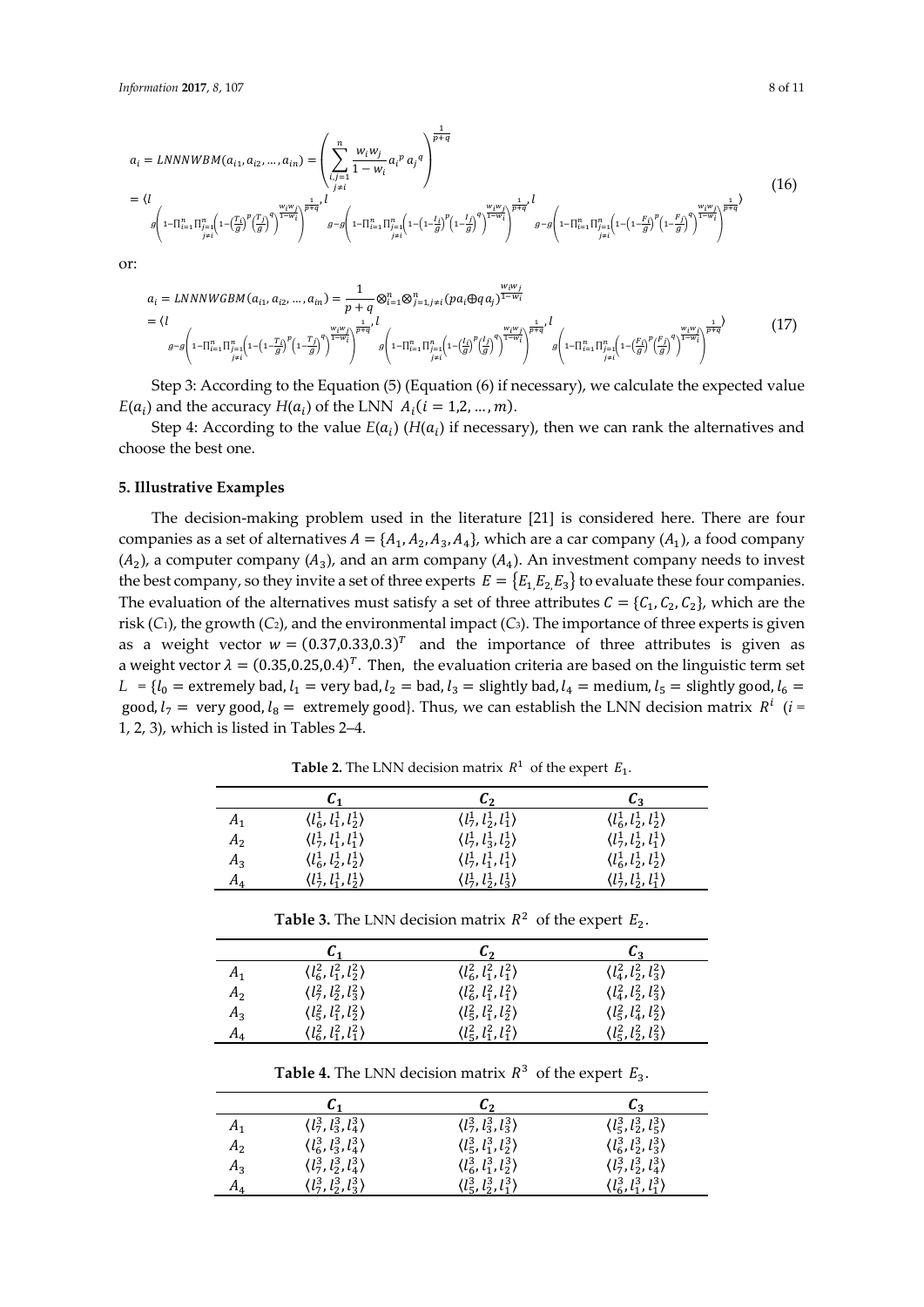# *5.1. The Decision-Making Process Based on the LNNNWBM Operator or LNNNWGBM Operator*

Step 1: According to the weight vector  $w = (0.37,0.33,0.3)^T$  of experts and the *LNNNWBM* operator (set  $p = 1$  and  $q = 1$ ), we can obtain the integrated matrix  $R = (a_{ij})_{m \times n}$ , which is listed in Table 5.

| C1                                                                                                                                                                              | Lэ.                                                                                                      | $\mathbf{L}_{3}$ |
|---------------------------------------------------------------------------------------------------------------------------------------------------------------------------------|----------------------------------------------------------------------------------------------------------|------------------|
| $A_1 \quad \langle l_{6,3176}, l_{1,5682}, l_{2,6129} \rangle \quad \langle l_{6,6819}, l_{1,9641}, l_{1,5682} \rangle \quad \langle l_{5,0059}, l_{2,000}, l_{3,2898} \rangle$ |                                                                                                          |                  |
| $A_2 \langle l_{6.7045}, l_{1.9476}, l_{2.6308} \rangle$                                                                                                                        | $\langle l_{6.0524}, l_{1.6728}, l_{1.6636} \rangle$ $\langle l_{5.7033}, l_{2.000}, l_{2.3074} \rangle$ |                  |
| $A_3 \quad \langle l_{5,9943}, l_{1,6636}, l_{2,6129} \rangle$                                                                                                                  | $(l_{6.0264}, l_{1.000}, l_{1.6430})$ $(l_{5.9943}, l_{2.6613}, l_{2.6129})$                             |                  |
| $A_4 \quad \langle l_{6.6819}, l_{1.2955}, l_{1.9641} \rangle$                                                                                                                  | $(l_{5.6926}, l_{1.6636}, l_{1.6728})$ $(l_{6.0264}, l_{1.6824}, l_{1.6170})$                            |                  |

**Table 5.** The integrated matrix *R*.

Step 2: According to the weight vector  $\lambda = (0.35,0.25,0.4)^T$  of attributes and the *LNNNWBM* operator (set  $p = 1$  and  $q = 1$ ), we can obtain the collective overall LNNs of  $a_i$  for  $A_i$  ( $i = 1,2,3,4$ ) as follows:

$$
a_1 = \langle l_{5.9328}, l_{1.8388}, l_{2.5784} \rangle, a_2 = \langle l_{6.1489}, l_{1.8908}, l_{2.2399} \rangle,
$$

 $a_3 = \langle l_{6.0032}, l_{1.8430}, l_{2.3427} \rangle$ , and  $a_4 = \langle l_{6.1675}, l_{1.5412}, l_{1.7536} \rangle$ .

Step 3: Calculating the expected values of  $E(a_i)$  for  $a_i$  ( $i = 1,2,3,4$ ):

$$
E(a_1) = 0.7298
$$
,  $E(a_2) = 0.7508$ ,  $E(a_3) = 0.7424$ , and  $E(a_4) = 0.7864$ ;

According to the results, we can rank  $E(a_4) > E(a_2) > E(a_3) > E(a_1)$ , so the company  $A_4$  is the best choice among all the companies.

On the other hand, we also use the *LNNNWGBM* operator (set  $p = 1$  and  $q = 1$ ) to deal with this decision-making problem:

Step 1': Just as step 1;

Step 2': According to the weight vector  $\lambda = (0.35,0.25,0.4)^T$  of attributes and the *LNNNWGBM* operator (set  $p = 1$  and  $q = 1$ ), we can obtain the collective overall LNNs of  $a_i$  for  $A_i$  ( $i = 1,2,3,4$ ) as follows:

$$
a_1 = \langle l_{5,9970}, l_{1,8333}, l_{2,5434} \rangle
$$
,  $a_2 = \langle l_{6,1790}, l_{1,8897}, l_{2,2324} \rangle$ ,  $a_3 = \langle l_{6,0032}, l_{1,7928}, l_{2,3332} \rangle$ , and  $a_4 = \langle l_{6,1824}, l_{1,5362}, l_{1,7500} \rangle$ .

Step 3': Calculating the expected values of  $E(a_i)$  for  $a_i$  ( $i = 1,2,3,4$ ):

$$
E(a_1) = 0.7342
$$
,  $E(a_2) = 0.7524$ ,  $E(a_3) = 0.7449$ , and  $E(a_4) = 0.7873$ .

According to the results, the ranking is  $E(a_4) > E(a_2) > E(a_3) > E(a_1)$ , so the company  $A_4$  is the best choice among all the companies.

## *5.2. Analysis the Influence of the Parameters p and q on Decision Results*

In order to analyze the effects of different parameters *p* and *q* on the decision results, in Steps 1 and 2, we take the different values of *p* and *q*, and all the results are shown in the Tables 6 and 7.

**Table 6.** The ranking based on the LNNNWBM operator with the different values of *p* and *q*.

| p, q             | <b>LNNNWBM Operator</b>                                                       | Ranking                 |
|------------------|-------------------------------------------------------------------------------|-------------------------|
| $p = 1, q = 0$   | $E(a_1) = 0.7528$ , $E(a_2) = 0.7777$ , $E(a_3) = 0.7613$ , $E(a_4) = 0.8060$ | $A_4 > A_2 > A_3 > A_1$ |
| $p = 1, q = 0.5$ | $E(a_1) = 0.7311, E(a_2) = 0.7534, E(a_3) = 0.7435, E(a_4) = 0.7886$          | $A_4 > A_2 > A_3 > A_1$ |
| $p = 1, q = 2$   | $E(a_1) = 0.7329$ , $E(a_2) = 0.7545$ , $E(a_3) = 0.7453$ , $E(a_4) = 0.7897$ | $A_4 > A_2 > A_3 > A_1$ |
| $p = 0, q = 1$   | $E(a_1) = 0.7573$ , $E(a_2) = 0.7766$ , $E(a_3) = 0.7656$ , $E(a_4) = 0.8046$ | $A_4 > A_2 > A_3 > A_1$ |
| $p = 0.5, q = 1$ | $E(a_1) = 0.7326$ , $E(a_2) = 0.7530$ , $E(a_3) = 0.7449$ , $E(a_4) = 0.7879$ | $A_4 > A_2 > A_3 > A_1$ |
| $p = 2, q = 1$   | $E(a_1) = 0.7349$ , $E(a_2) = 0.7562$ , $E(a_3) = 0.7463$ , $E(a_4) = 0.7902$ | $A_4 > A_2 > A_3 > A_1$ |
| $p = 2, q = 2$   | $E(a_1) = 0.7343, E(a_2) = 0.7537, E(a_3) = 0.7458, E(a_4) = 0.7884$          | $A_4 > A_2 > A_3 > A_1$ |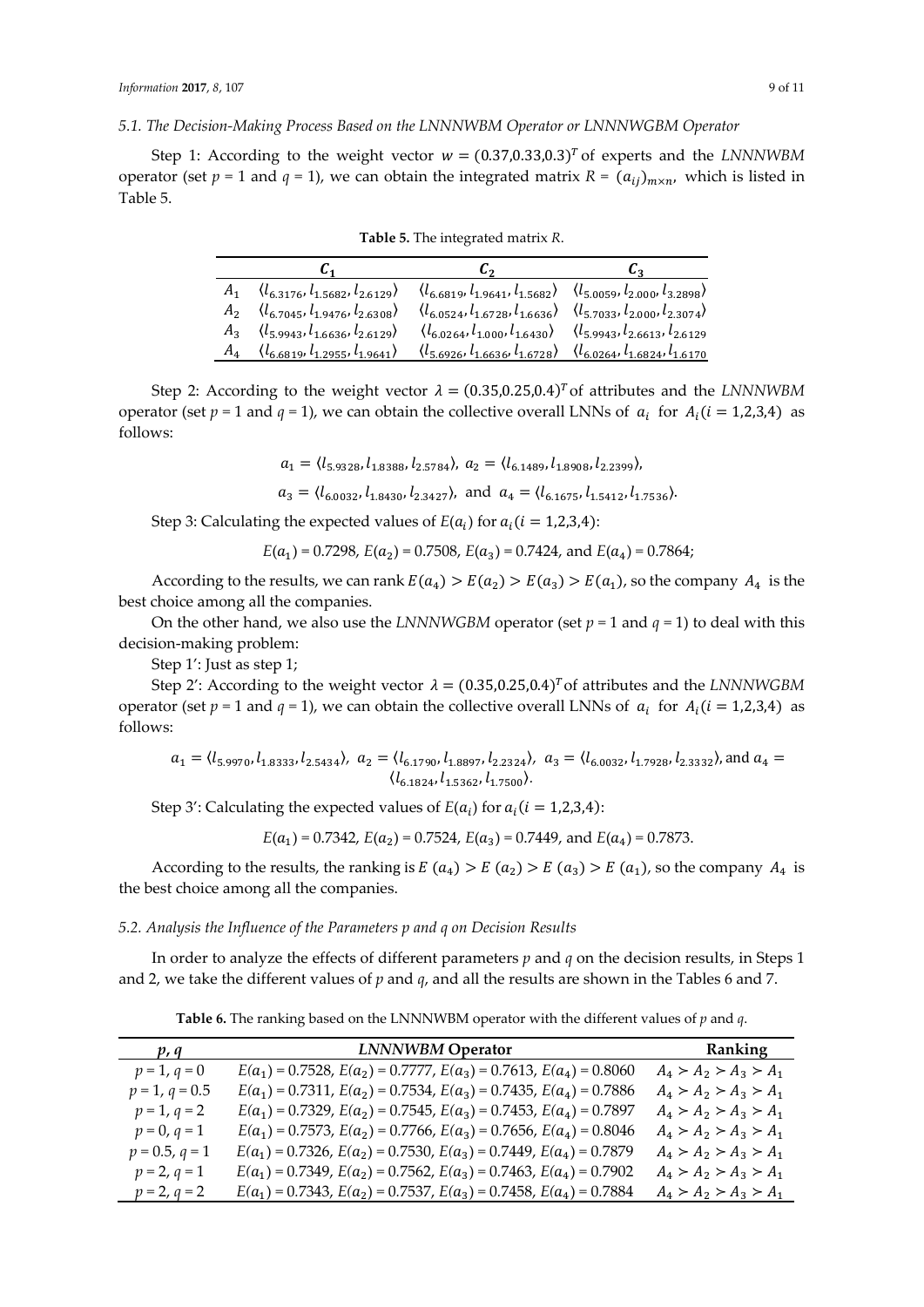|  |  | 10 Q |  |
|--|--|------|--|
|  |  |      |  |
|  |  |      |  |
|  |  |      |  |

| p, q             | <b>LNNNWGBM Operator</b>                                                      | Ranking                 |
|------------------|-------------------------------------------------------------------------------|-------------------------|
| $p = 1, q = 0$   | $E(a_1) = 0.7397$ , $E(a_2) = 0.7747$ , $E(a_3) = 0.7531$ , $E(a_4) = 0.8035$ | $A_4 > A_2 > A_3 > A_1$ |
| $p = 1, q = 0.5$ | $E(a_1) = 0.7342$ , $E(a_2) = 0.7545$ , $E(a_3) = 0.7453$ , $E(a_4) = 0.7891$ | $A_4 > A_2 > A_3 > A_1$ |
| $p = 1, q = 2$   | $E(a_1) = 0.7343$ , $E(a_2) = 0.7548$ , $E(a_3) = 0.7457$ , $E(a_4) = 0.7889$ | $A_4 > A_2 > A_3 > A_1$ |
| $p = 0, q = 1$   | $E(a_1) = 0.7437$ , $E(a_2) = 0.7730$ , $E(a_3) = 0.7570$ , $E(a_4) = 0.8019$ | $A_4 > A_2 > A_3 > A_1$ |
| $p = 0.5, q = 1$ | $E(a_1) = 0.7356$ , $E(a_2) = 0.7541$ , $E(a_3) = 0.7467$ , $E(a_4) = 0.7885$ | $A_4 > A_2 > A_3 > A_1$ |
| $p = 2, q = 1$   | $E(a_1) = 0.7330$ , $E(a_2) = 0.7553$ , $E(a_3) = 0.7445$ , $E(a_4) = 0.7895$ | $A_4 > A_2 > A_3 > A_1$ |
| $p = 2, q = 2$   | $E(a_1) = 0.7334$ , $E(a_2) = 0.7530$ , $E(a_3) = 0.7441$ , $E(a_4) = 0.7877$ | $A_4 > A_2 > A_3 > A_1$ |

**Table 7.** The ranking based on the *LNNNWGBM* operator with the different values of *p* and *q*.

From above two tables, we can see that when the parameters *p* and *q* take different values, the sorting results are the same. Therefore, the influence of the two parameters is very little in this decision-making problem.

In the literature [21], the ranking is  $A_4 > A_2 > A_3 > A_1$ , just according with the ranking result of this paper. Compared with the literature [21], the correlation between attributes is considered by the *LNNNWBM* operator and the *LNNNWGBM* operator for MAGDM, which make the information aggregation more objective and reliable. Hence, the proposed MAGDM methods with different *p* and *q* values are more flexible than the method in [21]. Compared to the literature [14], on the one hand, the literature [14] cannot express and deal with the decision-making problems with pure linguistic information like LNNs. However, in this paper, the proposed decision-making methods based on the *LNNNWBM* operator and the *LNNNWGBM* operator provide a new way for decision-makers under LNN environment.

# **6. Conclusions**

In MADGM, how to tackle the problem of the interdependence between attributes is a challenging issue. Thus, MADGM methods based on the *LNNNWGBM* and *LNNNWGBM* operators for LNNs are proposed in this paper. First, a LNN normalized weight Bonferroni mean (*LNNNWBM*) operator and a LNN normalized weight geometric Bonferroni mean (*LNNNWGBM*) operator are proposed based on the BM operator, and the related properties of these operators are discussed. Second, based on the *LNNNWBM* operator and the *LNNNWGBM* operator, this paper puts forward two methods of MADGM in a LNN setting. Finally, an illustrative example was presented to show that these two methods were used for solving the MADGM problem with LNN information. In addition, the proposed decision-making methods may affect the decision results based on various parameters of *p* and *q* in some decision-making problems.

**Acknowledgments:** This work was supported by the National Natural Science Foundation of China under grant Nos. 61603258 and 61703280.

**Author Contributions:** Changxing Fan originally proposed the LNNNWBM and LNNNWGBM operators and investigated their properties; Jun Ye, Keli Hu and En Fan provided the calculation and comparative analysis; and we wrote the paper together.

**Conflicts of Interest:** The author declares no conflict of interest.

# **References**

- 1. Zadeh, L.A. The concept of a linguistic variable and its application to approximate reasoning-I. *Inf. Sci.* **1975**, *8*, 199–249.
- 2. Zadeh, L.A. A concept of a linguistic variable and its application to approximate reasoning-II. *Inf. Sci.* **1975**, *8*, 301–357.
- 3. Herrera, F.; Herrera-Viedma, E. Linguistic decision analysis: Steps for solving decision problems under linguistic information. *Fuzzy Sets Syst.* **2000**, *115*, 67–82.
- 4. Herrera, F.; Herrera-Viedma, E. A model of consensus in group decision making under linguistic assessments. *Fuzzy Sets Syst.* **1996**, *78*, 73–87.